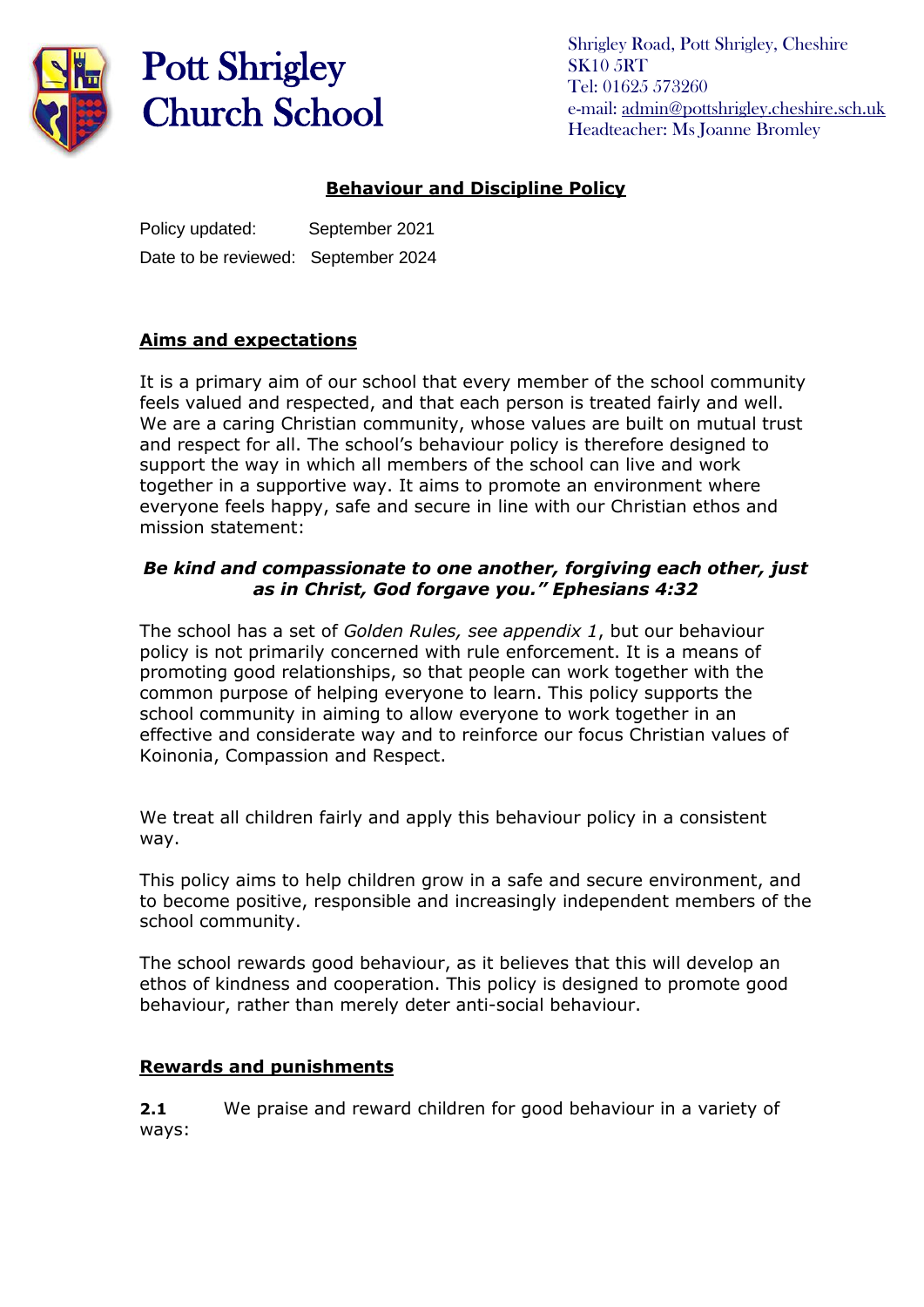

Shrigley Road, Pott Shrigley, Cheshire SK10 5RT Tel: 01625 573260 e-mail: [admin@pottshrigley.cheshire.sch.uk](mailto:admin@pottshrigley.cheshire.sch.uk) Headteacher: Ms Joanne Bromley

Teachers celebrate children's success and

their exemplification of our Christian values through verbal praise.

Children spotted following the Golden Rules can be awarded raffle tickets. The tickets are drawn every Monday, after worship and the winners choose from the prize box.

Children will be sent to see the Headteacher with good work for which they could receive a sticker or special award card.

We nominate children from each class to receive a star award in a monthly celebration assembly.

In reception, children have their own sticker book and receive a lucky dip prize for completion of these.

Children acknowledge the pride they should take in themselves simply for following the rules and doing the right thing.

**2.2** The school acknowledges all the efforts and achievements of children, both in and out of school, for example, music or swimming certificates.

**2.3** The school employs a number of sanctions to enforce the school rules, and to ensure a safe and positive learning environment. We employ each sanction appropriately to each individual situation and use our professional judgement to adapt slightly where necessary.

We expect children to listen carefully to instructions in lessons. If they do not do so, we ask them either to move to a place nearer the teacher, or to sit on their own.

We expect children to try their best in all activities. If they do not do so, we may ask them to redo a task.

If a child is disruptive in class, the teacher reprimands him or her. The child will receive two verbal warnings, after which, they will be given a 5 minute *time out* in another classroom.

If a child continues to misbehave/disrupt the class despite warnings, they will miss the following break time and sit on the bench outside the front door. The safety of the children is paramount in all situations. If a child's behaviour endangers the safety of others, the class teacher will stop the activity and prevent the child from taking part for the rest of that session.

If a child hurts another child (physically or verbally), the class teacher records the incident and the child will immediately lose their playtime (no verbal warnings) they will be asked to explain their behaviour to the Headteacher.

If the child continues to repeat the behaviours mentioned above then the head teacher contacts the child's parents and seeks an appointment in order to discuss the situation, with a view to improving the behaviour of the child.

The exact same procedure for behaviour applies at break times and lunchtimes – midday supervisors are aware of the policy and follow it as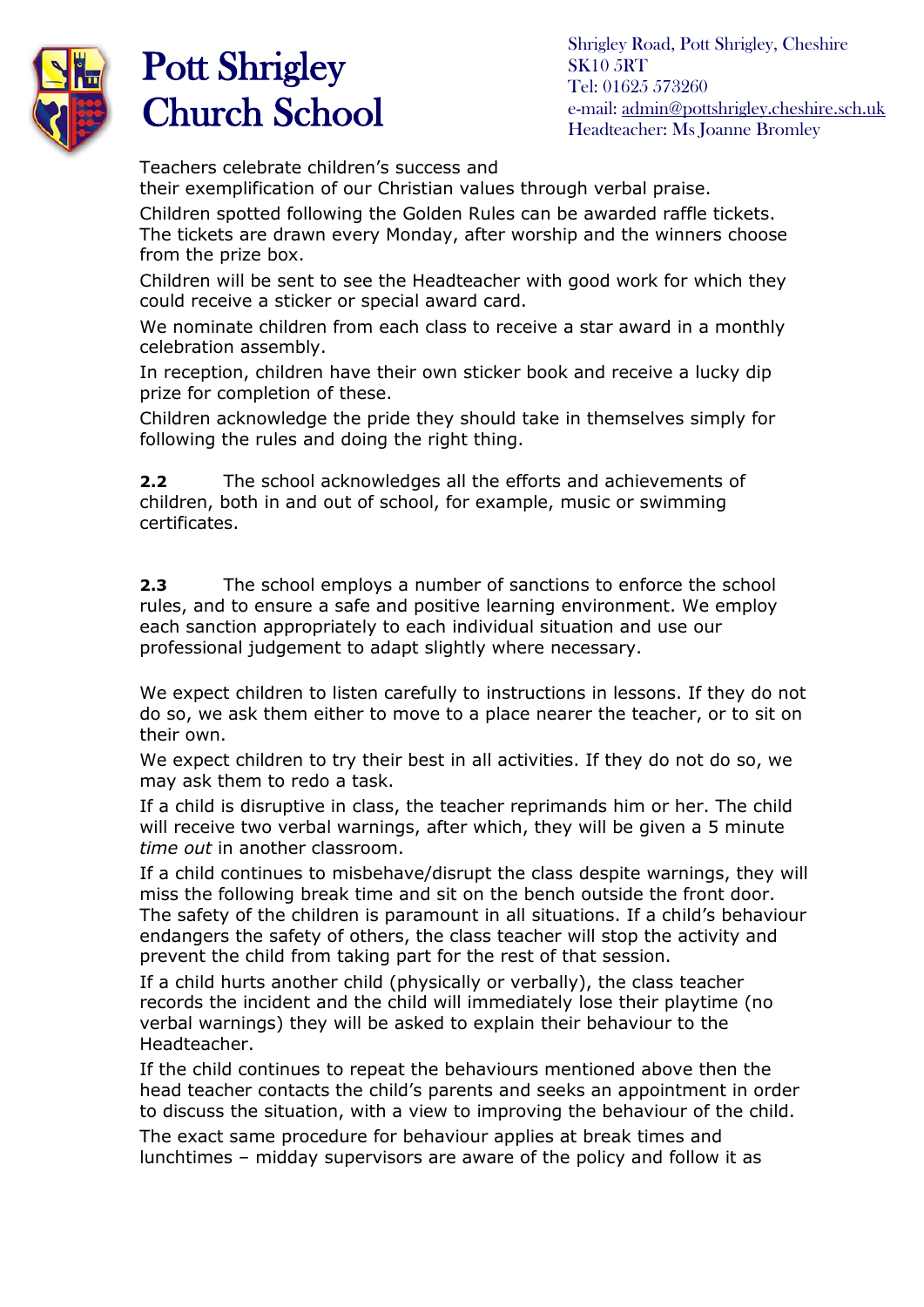

Shrigley Road, Pott Shrigley, Cheshire SK10 5RT Tel: 01625 573260 e-mail: [admin@pottshrigley.cheshire.sch.uk](mailto:admin@pottshrigley.cheshire.sch.uk) Headteacher: Ms Joanne Bromley

appropriate. Other stakeholders (for example visiting teachers for music/PE) also follow the same procedure.

**2.4** All staff discusses the Golden Rules with the children. In this way, every child in the school knows the standard of behaviour that we expect in our school. If there are incidents of anti-social behaviour, the class teacher discusses these with the whole class during circle time.

**2.5** The school does not tolerate bullying of any kind (please see antibullying policy). We are a church school with the Christian Values at the heart of our community. Children participate in regular PSHE lessons and are encouraged to be good friends and stand up to bullies. Serious incidents of bullying are recorded in each class and the headteacher is made aware of any incidents. Parents will be informed as and when appropriate.

**2.6** Under section 93 of the Education and Inspections Act 2006, all school teachers were granted the power to use "reasonable force" in order to:

Maintain discipline in schools

Prevent criminal offences from taking place

Prevent children and others from sustaining injury

All staff are aware of the advice given in government guidelines on reasonable force -

[https://assets.publishing.service.gov.uk/government/uploads/system/upload](https://assets.publishing.service.gov.uk/government/uploads/system/uploads/attachment_data/file/444051/Use_of_reasonable_force_advice_Reviewed_July_2015.pdf) [s/attachment\\_data/file/444051/Use\\_of\\_reasonable\\_force\\_advice\\_Reviewed\\_J](https://assets.publishing.service.gov.uk/government/uploads/system/uploads/attachment_data/file/444051/Use_of_reasonable_force_advice_Reviewed_July_2015.pdf) [uly\\_2015.pdf](https://assets.publishing.service.gov.uk/government/uploads/system/uploads/attachment_data/file/444051/Use_of_reasonable_force_advice_Reviewed_July_2015.pdf)

Teachers in our school do not hit, push or slap children. Staff only intervene physically to restrain children or to prevent injury to a child, or if a child is in danger of hurting him/herself. The actions that we take are in line with government guidelines on the restraint of children.

#### **The role of the class teacher**

**3.1** It is the responsibility of class teachers to ensure that the school rules are enforced in their classes, and that their classes behave in a responsible manner during lesson time.

**3.2** The class teachers in our school have high expectations of the children with regard to behaviour, and they strive to ensure that all children work to the best of their ability.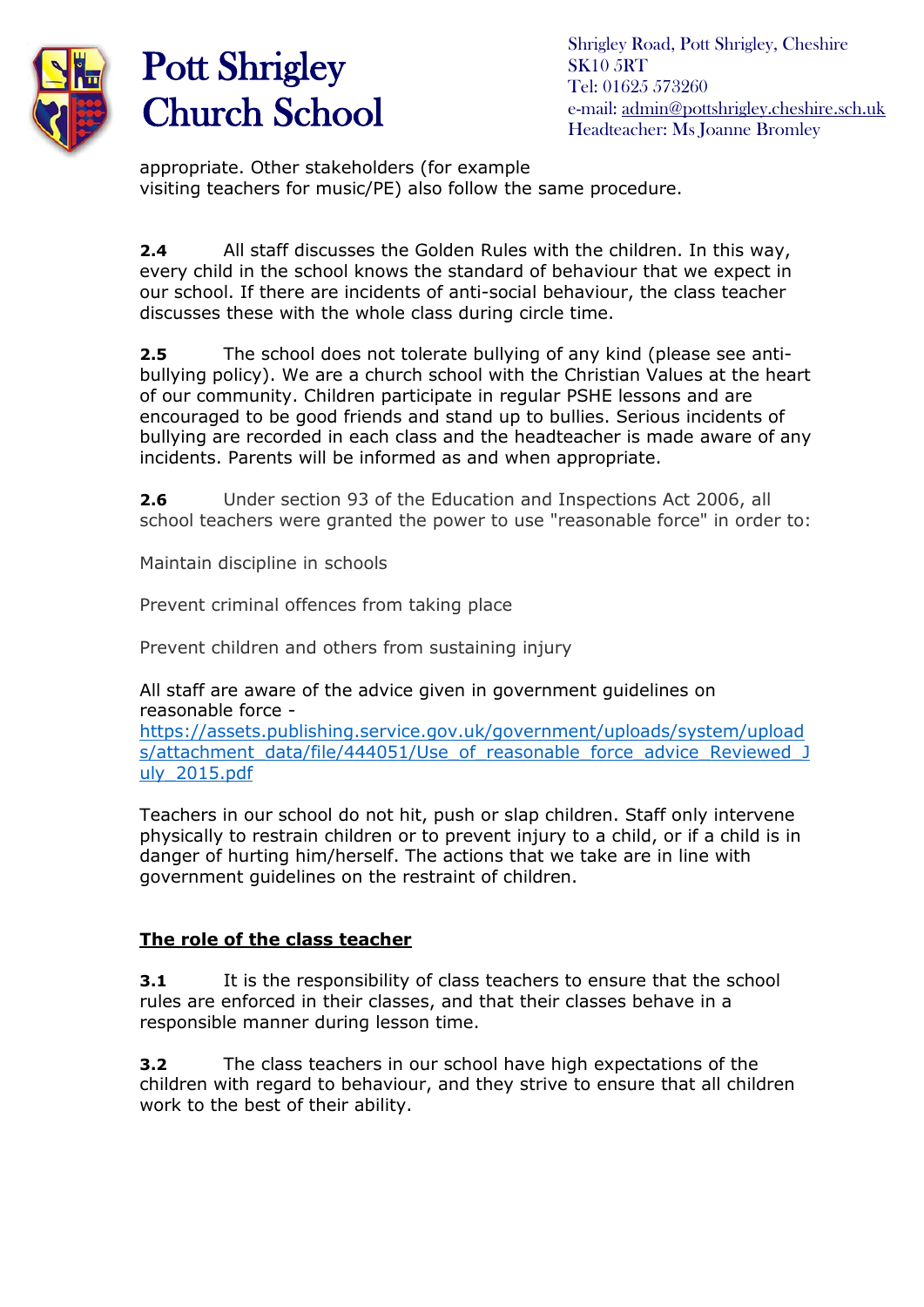

Shrigley Road, Pott Shrigley, Cheshire SK10 5RT Tel: 01625 573260 e-mail: [admin@pottshrigley.cheshire.sch.uk](mailto:admin@pottshrigley.cheshire.sch.uk) Headteacher: Ms Joanne Bromley

**3.3** The class teacher treats each child

fairly, and enforces the classroom code consistently. The teachers treat all children in their classes with respect and understanding.

If a child misbehaves repeatedly in class, the class teacher keeps a record of all such incidents. In the first instance, the class teacher

deals with incidents him/herself in the normal manner. However, if misbehaviour continues, the class teacher seeks help and advice from another member of staff and then the headteacher.

**3.5** The class teacher liaises with external agencies, as necessary, to support and guide the progress of each child. The class teacher may, for example, discuss the needs of a child with the education social worker or LA behaviour support service.

**3.6** The class teacher reports to parents about the progress of each child in their class, in line with the whole-school policy. The class teacher may also contact a parent if there are concerns about the behaviour or welfare of a child.

## **The role of the headteacher**

**4.1** It is the responsibility of the headteacher, under the School Standards and Framework Act 1998, to implement the school behaviour policy consistently throughout the school, and to report to governors, when requested, on the effectiveness of the policy. It is also the responsibility of the headteacher to ensure the health, safety and welfare of all children in the school.

**4.2** The headteacher supports the staff by implementing the policy, by setting the standards of behaviour, and by supporting staff in their implementation of the policy.

**4.3** The headteacher keeps records of all reported serious incidents of misbehaviour.

**4.4** The headteacher has the responsibility for giving fixed-term exclusions to individual children for serious acts of misbehaviour. For repeated or very serious acts of anti-social behaviour, the headteacher may permanently exclude a child. These actions are taken only after the school governors have been notified.

## **The role of parents**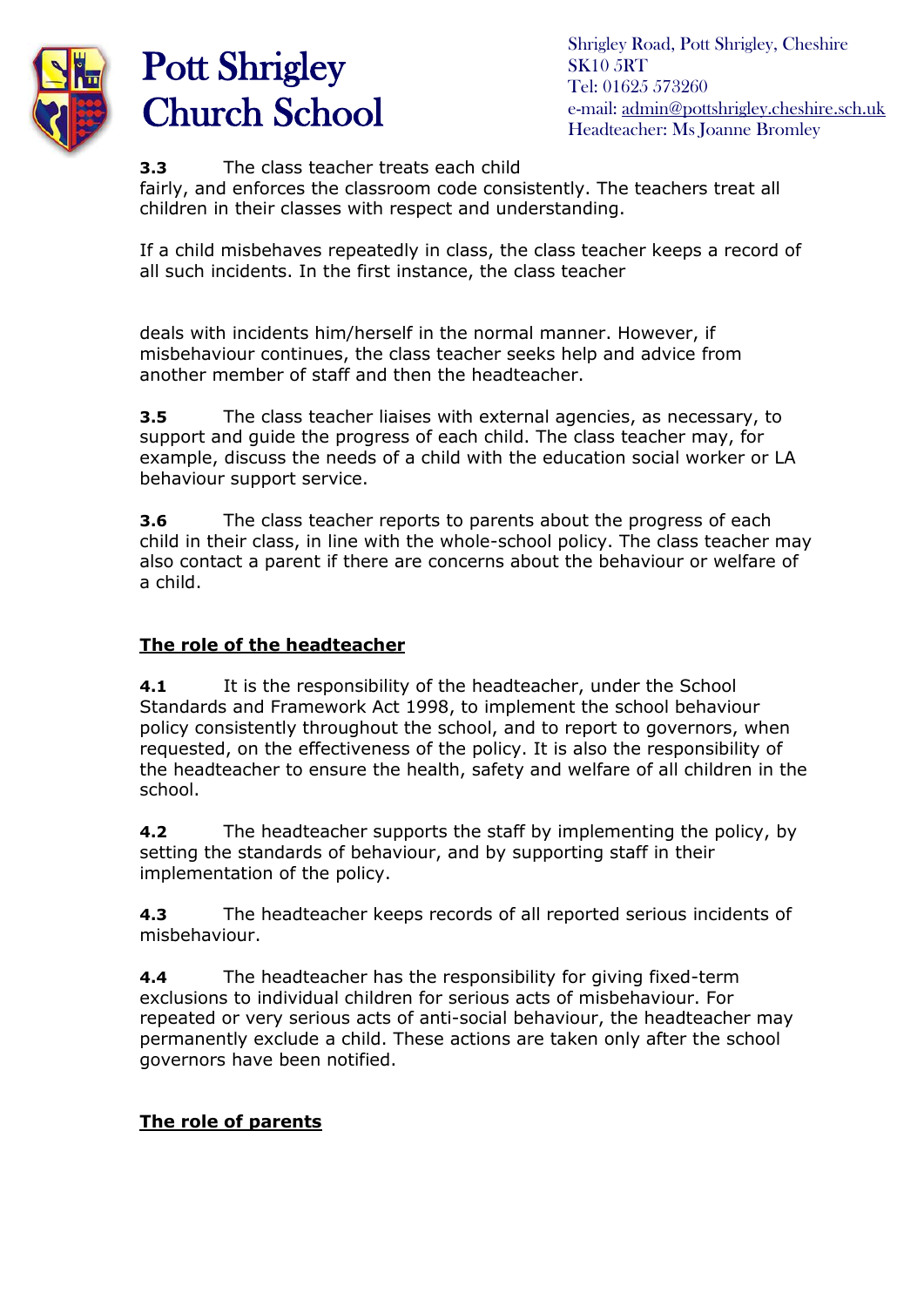

Shrigley Road, Pott Shrigley, Cheshire SK10 5RT Tel: 01625 573260 e-mail: [admin@pottshrigley.cheshire.sch.uk](mailto:admin@pottshrigley.cheshire.sch.uk) Headteacher: Ms Joanne Bromley

#### **5.1** The school collaborates actively with

parents, so that children receive consistent messages about how to behave at home and at school.

**5.2** We explain the school rules in the home/school agreement, and we expect parents to read them and support them.

**5.3** We expect parents to support their child's learning, and to cooperate with the school. We try to build a supportive dialogue between the

home and the school, and we inform parents immediately if we have concerns about their child's welfare or behaviour.

**5.4** If the school has to use reasonable sanctions to punish a child, we expect parents to support the actions of the school. If parents have any concerns about the way that their child has been treated, they should initially contact the class teacher. If the concern remains, they should contact the headteacher. If these discussions cannot resolve the problem, a formal complaint can be made to the school governors.

### **The role of governors**

**6.1** The governing body has the responsibility of setting down these general guidelines on standards of discipline and behaviour, and of reviewing their effectiveness. The governors support the headteacher in adhering to these guidelines.

**6.2** The headteacher has the day-to-day authority to implement the school's policy on behaviour and discipline, but governors may give advice to the headteacher about particular disciplinary issues. The headteacher must take this into account when making decisions about matters of behaviour.

#### **Fixed-term and permanent exclusions**

**We do not wish to exclude any child from school, but sometimes this may be necessary. The school has therefore adopted the standard national list of reasons for exclusion, and the standard guidance, Exclusion from maintained schools, academies and pupil referral units in England Statutory guidance for those with legal responsibilities in relation to exclusion September 2017. We refer to this guidance in any decision to exclude a child from school.**

[https://assets.publishing.service.gov.uk/government/uploads/system/upload](https://assets.publishing.service.gov.uk/government/uploads/system/uploads/attachment_data/file/921405/20170831_Exclusion_Stat_guidance_Web_version.pdf) [s/attachment\\_data/file/921405/20170831\\_Exclusion\\_Stat\\_guidance\\_Web\\_ve](https://assets.publishing.service.gov.uk/government/uploads/system/uploads/attachment_data/file/921405/20170831_Exclusion_Stat_guidance_Web_version.pdf) [rsion.pdf](https://assets.publishing.service.gov.uk/government/uploads/system/uploads/attachment_data/file/921405/20170831_Exclusion_Stat_guidance_Web_version.pdf)

**Only the headteacher (or the acting headteacher) has the power to exclude a child from school. The headteacher may exclude a child for one or more fixed periods, for up to 45 days in any one school year.**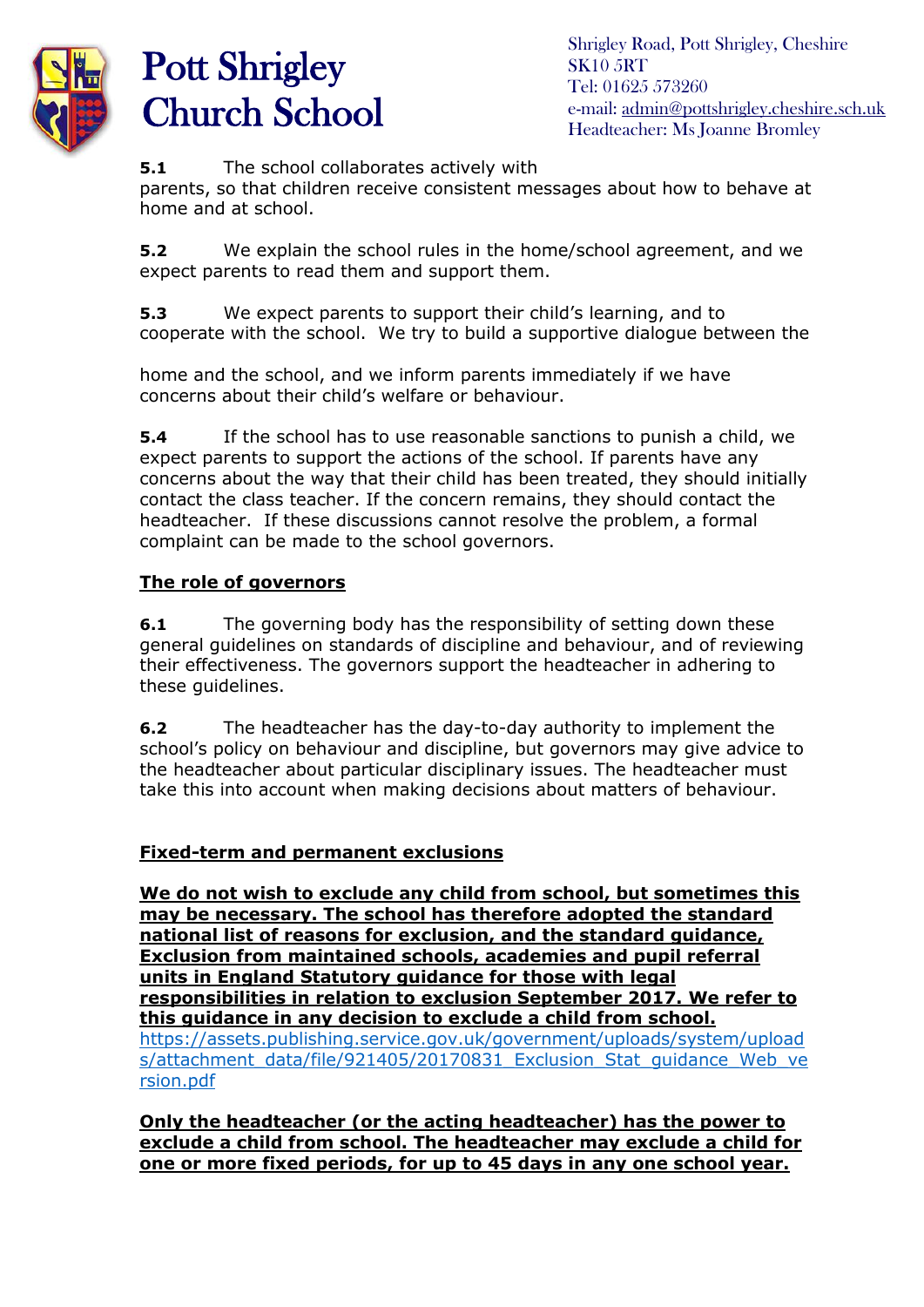

Shrigley Road, Pott Shrigley, Cheshire SK10 5RT Tel: 01625 573260 e-mail: [admin@pottshrigley.cheshire.sch.uk](mailto:admin@pottshrigley.cheshire.sch.uk) Headteacher: Ms Joanne Bromley

### **In extreme and exceptional**

**circumstances, the headteacher may exclude a child permanently. It is also possible for the headteacher to convert a fixed-term exclusion into a permanent exclusion, if the circumstances warrant this.**

**7.3** If the headteacher excludes a child, s/he informs the parents immediately, giving reasons for the exclusion. At the same time, the headteacher makes it clear to the parents that they can, if they wish, appeal against the decision to the governing body. The school informs the parents how to make any such appeal.

**7.4** The headteacher informs the LA and the governing body about any permanent exclusion, and about any fixed-term exclusions beyond five days in any one term.

**7.5** The governing body itself cannot either exclude a child or extend the exclusion period made by the headteacher.

**7.6** The governing body has a discipline committee which is made up of between three and five members. This committee considers any exclusion appeals on behalf of the governors.

**7.7** When an appeals panel meets to consider an exclusion, they consider the circumstances in which the child was excluded, consider any representation by parents and the LA, and consider whether the child should be reinstated.

**7.8** If the governors' appeals panel decides that a child should be reinstated, the headteacher must comply with this ruling.

## **Drug- and alcohol-related incidents**

**8.1** It is the policy of this school that no child should bring any drug, legal or illegal, to school. If a child will need medication during the school day the parent or guardian should notify the school and ask permission for the medication to be brought. This should be taken directly to the school office for safekeeping. Any medication needed by a child while in school must be taken under the supervision of a teacher or other adult worker after the completion of a medication form.

**8.2** The school will take very seriously misuse of any substances such as glue, other solvents, or alcohol. The parents or guardians of any child involved will always be notified. Any child who deliberately brings substances into school for the purpose of misuse may be punished by a fixed-term exclusion. If the offence is repeated, the child may be permanently excluded, and the police and social services will be informed.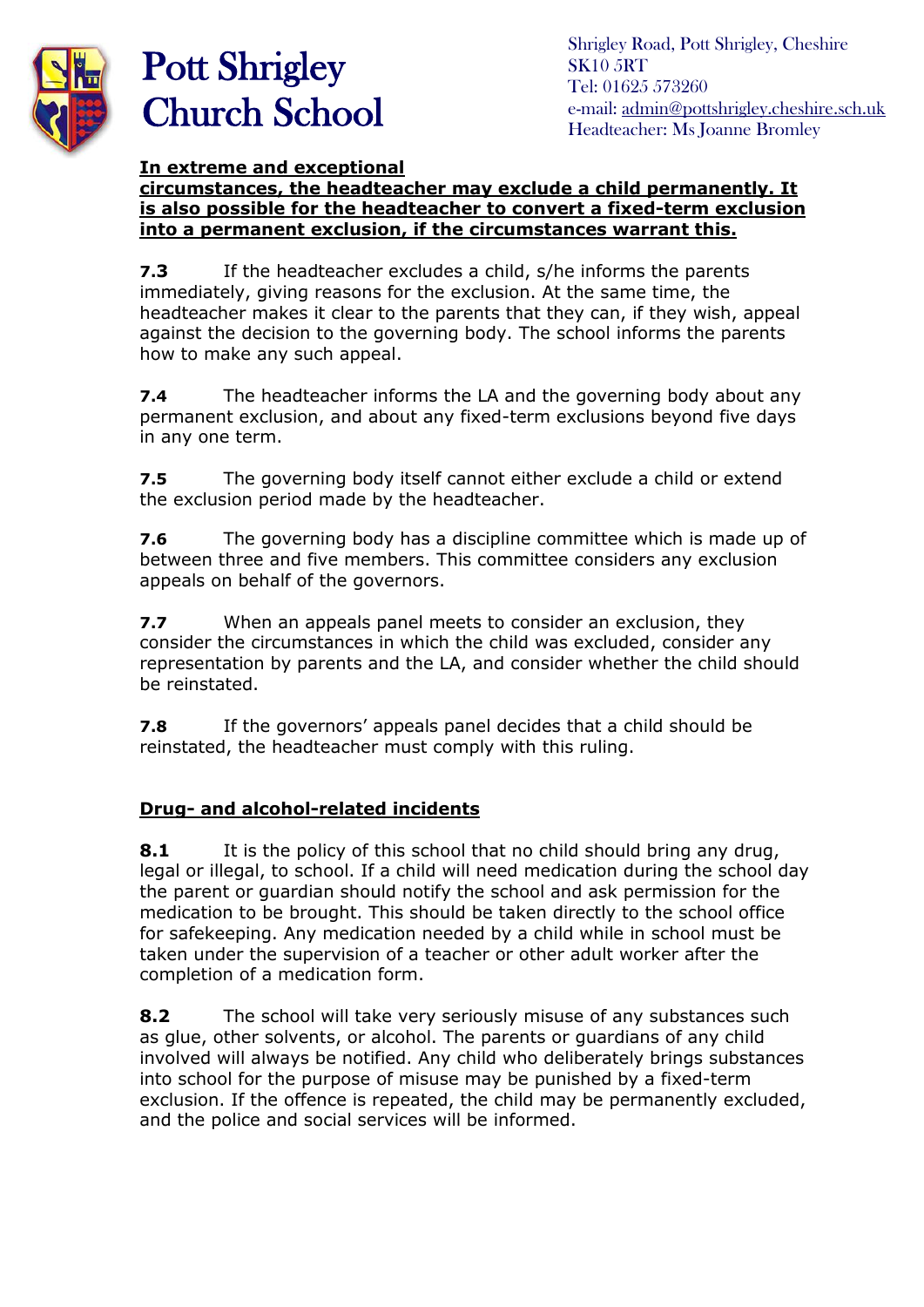

Shrigley Road, Pott Shrigley, Cheshire SK10 5RT Tel: 01625 573260 e-mail: [admin@pottshrigley.cheshire.sch.uk](mailto:admin@pottshrigley.cheshire.sch.uk) Headteacher: Ms Joanne Bromley

### **8.3** If any child is found to be suffering

from the effects of alcohol or other substances, arrangements will be made for that child to be taken home.

**8.4** It is forbidden for anyone, adult or child, to bring onto the school premises illegal drugs. Any child who is found to have brought to school any type of illegal substance may be punished by a temporary exclusion. The child will not be readmitted to the school until a parent or guardian of the child has visited the school and discussed the seriousness of the incident with the headteacher.

**8.5** If the offence is repeated the child may be permanently excluded.

**8.6** If a child is found to have deliberately brought illegal substances into school, and is found to be distributing these to other pupils for money, the child will be permanently excluded from the school. The police and social services will also be informed.

## **Sexual abuse and discrimination**

The school prohibits all forms of sexual abuse and discrimination, including sexual harassment, gender-based bullying and sexual violence. The school will respond promptly and appropriately to any sexual harassment complaints in line with the Child Protection and Safeguarding Policy; appropriate steps will be taken to stop the harassment and prevent any reoccurrence. Discipline for incidents of sexual harassment will be determined based on the nature of the case, the ages of those involved and any previous related incidents.

## **Monitoring and review**

**9.1** The headteacher monitors the effectiveness of this policy on a regular basis. S/he also reports to the governing body on the effectiveness of the policy and, if necessary, makes recommendations for further improvements.

**9.2** The school keeps a variety of records concerning incidents of misbehaviour. The class teacher records minor classroom incidents. The headteacher records those incidents where a child is sent to him/her on account of poor behaviour. We also keep a record of any incidents that occur at break or lunchtimes.

**9.3** The headteacher keeps a record of any child who is suspended for a fixed-term, or who is permanently excluded.

**9.4** It is the responsibility of the governing body to monitor the rate of suspensions and exclusions, and to ensure that the school policy is administered fairly and consistently. The governing body will pay particular attention to matters of racial equality; it will seek to ensure that the school